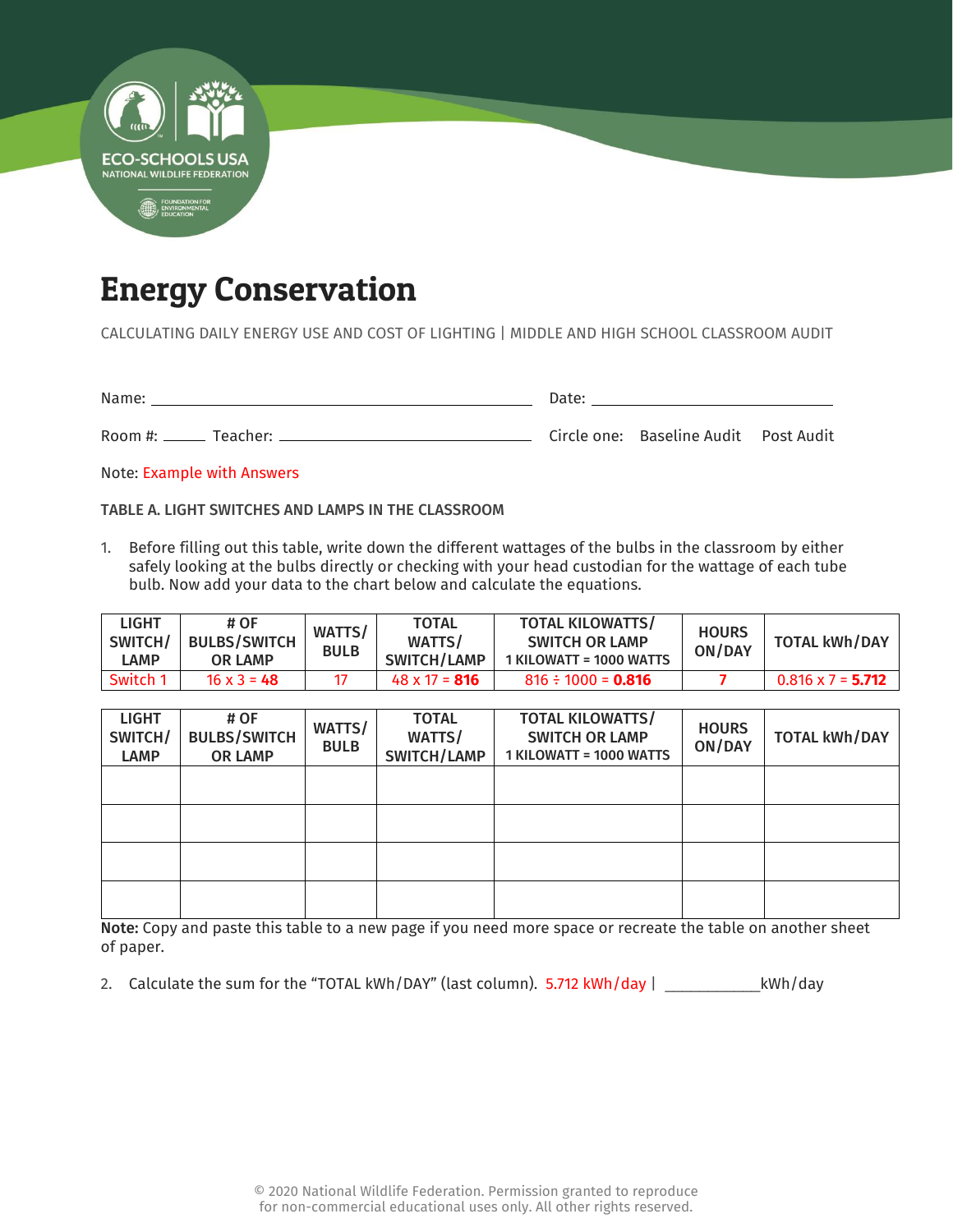

## TABLE B. ELECTRONIC DEVICES IN THE CLASSROOM

Note: Example with answers. Round to the nearest thousandth's place.

- 1. Ask your teacher how many hours the room is NOT in use: 17 hours  $|$  \_\_\_\_\_ hours
- 2. To determine the wattage of each device in each mode, ask your teacher if you should use a wattmeter, check online, or use approximate numbers from the *Wattage of Common Items* sheet.

| <b>ELECTRONIC</b><br><b>DEVICE</b> | <b>MODE</b>        | <b>WATTS</b> | <b>KILOWATTS</b><br><b>1 KILOWATT = 1000</b><br><b>WATTS</b> | # $IN$<br><b>EACH</b><br><b>MODE</b> | <b>HOURS</b><br><b>NOT IN</b><br><b>USE</b> | <b>TOTAL kWh/NIGHT</b><br><b>(KILOWATTS x)</b><br><b>NUMBER x HOURS)</b> |
|------------------------------------|--------------------|--------------|--------------------------------------------------------------|--------------------------------------|---------------------------------------------|--------------------------------------------------------------------------|
|                                    | Active             | 73.97        | $73.97 \div 1000 = 0.074$                                    | $\mathcal{P}$                        | 17                                          | $0.074 \times 2 \times 17 = 2.516$                                       |
| <b>Desktop</b>                     | Sleep              | 21.13        | $21.13 \div 1000 = 0.021$                                    | 0                                    | 17                                          | 0                                                                        |
| Computer                           | Off,<br>Plugged In | 2.84         | $2.84 \div 1000 = 0.003$                                     |                                      | 17                                          | $0.003 \times 1 \times 17 = 0.051$                                       |
|                                    | Off,<br>Unplugged  | 0            |                                                              | 0                                    | 17                                          | 0                                                                        |

3. Now, choose the electronic classroom devices you will measure, fill in the data, and solve the equations.

| <b>ELECTRONIC</b><br><b>DEVICE 1</b> | <b>MODE</b>        | <b>WATTS</b> | <b>KILOWATTS</b><br><b>1 KILOWATT = 1000</b><br><b>WATTS</b> | # $IN$<br><b>EACH</b><br><b>MODE</b> | <b>HOURS</b><br><b>NOT IN</b><br><b>USE</b> | <b>TOTAL kWh/NIGHT</b><br>(KILOWATTS x<br><b>NUMBER x HOURS)</b> |
|--------------------------------------|--------------------|--------------|--------------------------------------------------------------|--------------------------------------|---------------------------------------------|------------------------------------------------------------------|
|                                      | Active             |              | $\div$ 1000 =                                                |                                      |                                             |                                                                  |
|                                      | Sleep              |              | $\div$ 1000 =                                                |                                      |                                             |                                                                  |
|                                      | Off,<br>Plugged In |              | $\div$ 1000 =                                                |                                      |                                             |                                                                  |
|                                      | Off,<br>Unplugged  | 0            | 0                                                            | 0                                    |                                             | 0                                                                |

Continue to the next page.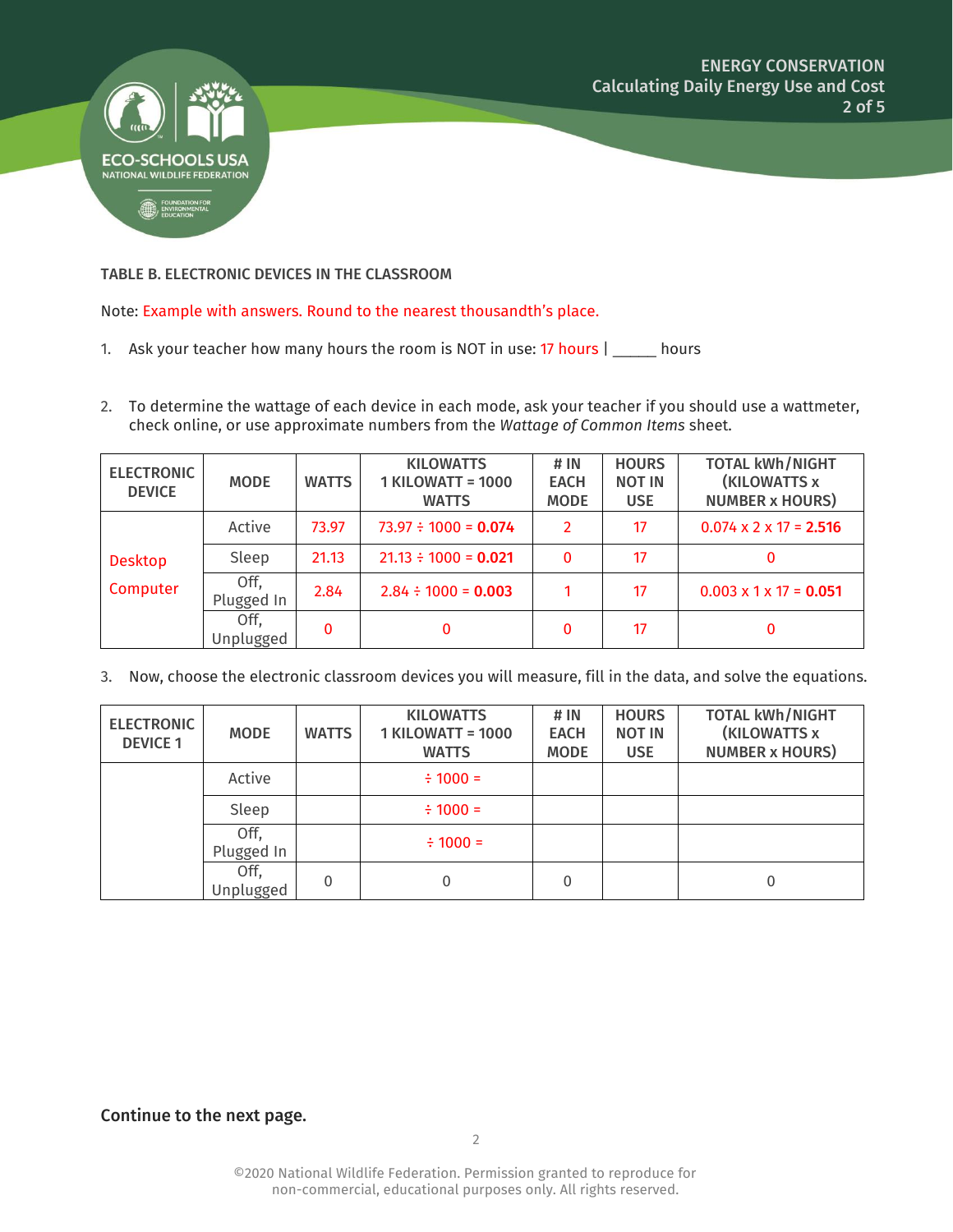

| <b>ELECTRONIC</b><br><b>DEVICE 2</b> | <b>MODE</b>        | <b>WATTS</b> | <b>KILOWATTS</b><br><b>1 KILOWATT = 1000</b><br><b>WATTS</b> | # IN<br><b>EACH</b><br><b>MODE</b> | <b>HOURS</b><br><b>NOT IN</b><br><b>USE</b> | <b>TOTAL kWh/NIGHT</b><br>(KILOWATTS x<br><b>NUMBER x HOURS)</b> |
|--------------------------------------|--------------------|--------------|--------------------------------------------------------------|------------------------------------|---------------------------------------------|------------------------------------------------------------------|
|                                      | Active             |              | $\div$ 1000 =                                                |                                    |                                             |                                                                  |
|                                      | Sleep              |              | $\div$ 1000 =                                                |                                    |                                             |                                                                  |
|                                      | Off,<br>Plugged In |              | $\div$ 1000 =                                                |                                    |                                             |                                                                  |
|                                      | Off,<br>Unplugged  | 0            | 0                                                            | 0                                  |                                             | 0                                                                |

**Contract** 

| <b>ELECTRONIC</b><br><b>DEVICE 3</b> | <b>MODE</b>        | <b>WATTS</b> | <b>KILOWATTS</b><br><b>1 KILOWATT = 1000</b><br><b>WATTS</b> | # $IN$<br><b>EACH</b><br><b>MODE</b> | <b>HOURS</b><br><b>NOT IN</b><br><b>USE</b> | <b>TOTAL kWh/NIGHT</b><br>(KILOWATTS x<br><b>NUMBER x HOURS)</b> |
|--------------------------------------|--------------------|--------------|--------------------------------------------------------------|--------------------------------------|---------------------------------------------|------------------------------------------------------------------|
|                                      | Active             |              | $\div$ 1000 =                                                |                                      |                                             |                                                                  |
|                                      | Sleep              |              | $\div$ 1000 =                                                |                                      |                                             |                                                                  |
|                                      | Off,<br>Plugged In |              | $\div$ 1000 =                                                |                                      |                                             |                                                                  |
|                                      | Off,<br>Unplugged  | 0            | 0                                                            | 0                                    |                                             | 0                                                                |

Note: Copy and paste this table to a new page if you need more space or recreate the table on another sheet of paper.

4. Calculate the sum for the "TOTAL kWh/NIGHT" (last column). 2.567 kWh/night | \_\_\_\_\_\_\_\_\_\_\_\_\_\_\_\_kWh/night

# Continue to the next page.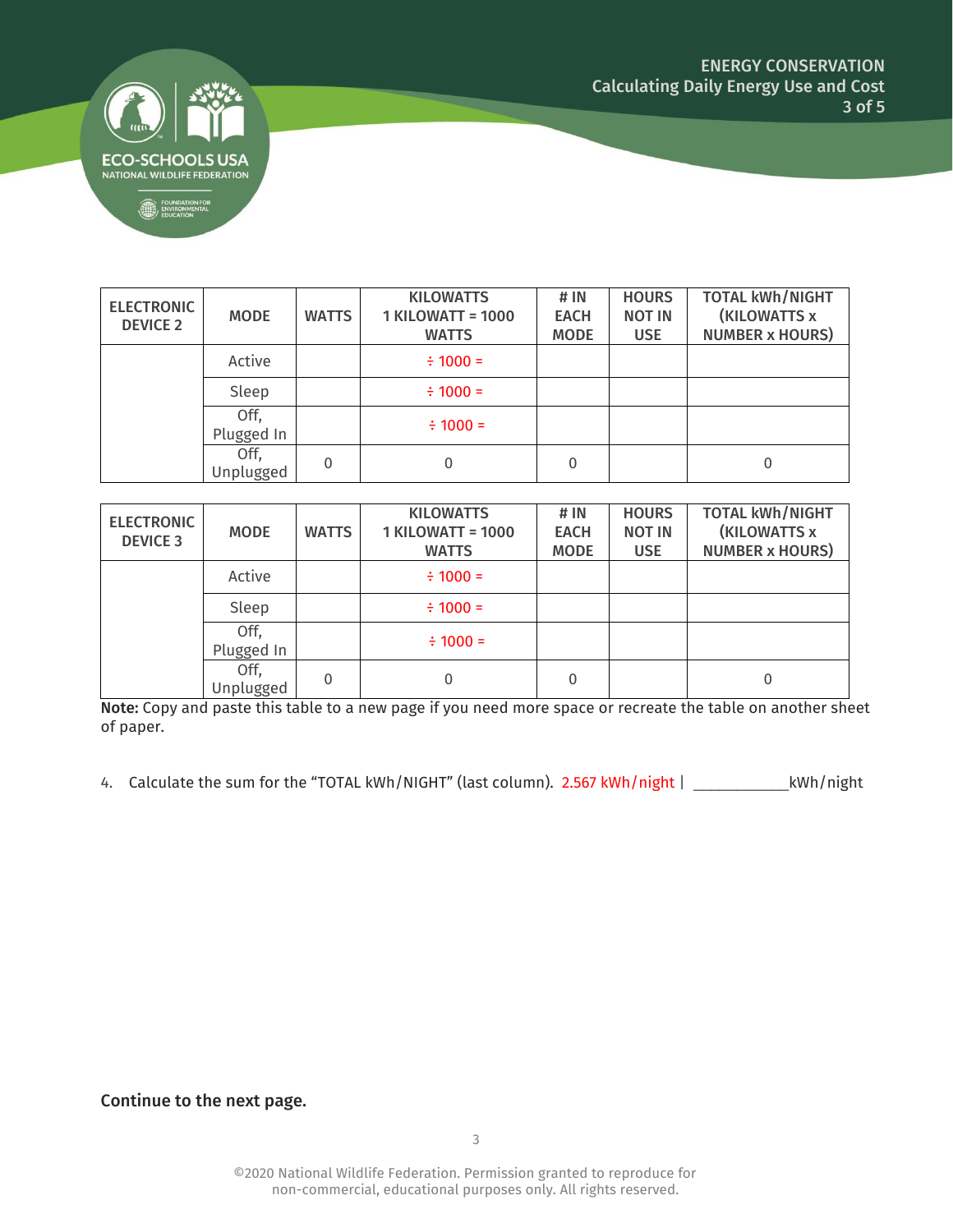

#### TABLE C. TOTAL kWh USED FOR THIS CLASSROOM PER DAY

Note: Example with answers. Round to the nearest thousandth's place.

|                                     | <b>SUM TOTAL</b><br>kWh/DAY | COST/kWh<br><b>IN CENTS</b> | <b>TOTAL COST/DAY</b>         |
|-------------------------------------|-----------------------------|-----------------------------|-------------------------------|
| Switches/Lamps (Table A)            | 5.712                       | \$0.096                     | $5.712 \times 0.096 = $0.548$ |
| <b>Electronic Devices (Table B)</b> | 2.567                       | \$0.096                     | $2.567 \times 0.096 = $0.246$ |

|                                     | <b>SUM TOTAL</b><br>kWh/DAY | COST/kWh<br><b>IN CENTS</b> | <b>TOTAL COST/DAY</b> |
|-------------------------------------|-----------------------------|-----------------------------|-----------------------|
| Switches/Lamps (Table A)            |                             |                             |                       |
| <b>Electronic Devices (Table B)</b> |                             |                             |                       |

2. Calculate the sum for the "TOTAL COST/DAY" (last column). \$0.794 cost/day | \_\_\_\_\_\_\_\_\_\_\_\_ cost/day

Continue to the next page.